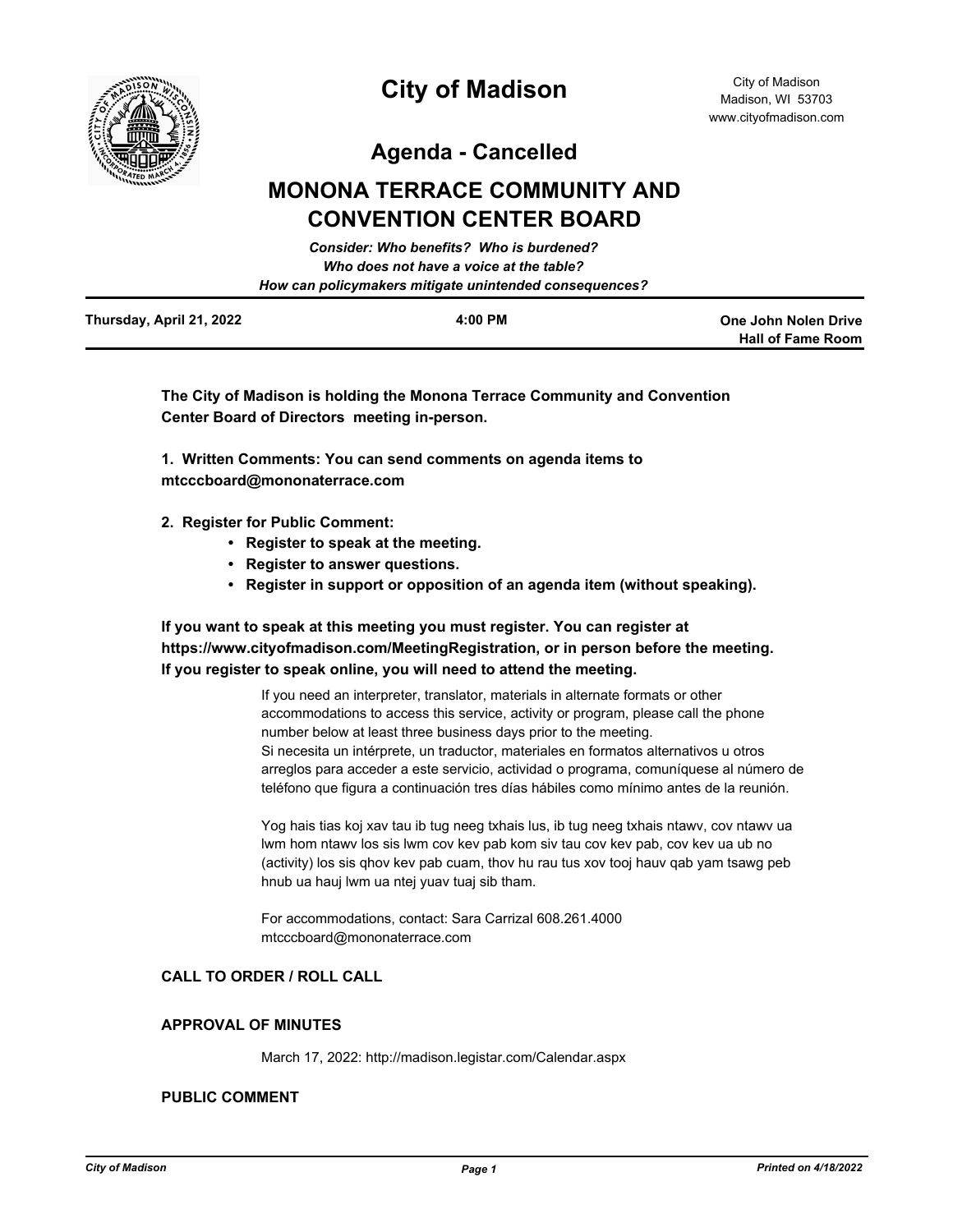# **1. [71007](http://madison.legistar.com/gateway.aspx?m=l&id=/matter.aspx?key=82978)** 3 mins. per person

### **DISCLOSURES AND RECUSALS**

Members of the body should make any required disclosures or recusals under the City's Ethics Code.

**2. [71006](http://madison.legistar.com/gateway.aspx?m=l&id=/matter.aspx?key=82977)** New Employee Introductions: Connie Thompson, Director

#### **PRESENTATIONS**

**3. [71008](http://madison.legistar.com/gateway.aspx?m=l&id=/matter.aspx?key=82979)** Destination Madison Quarterly Report: Ellie Westman-Chin, President CEO, Destination Madison and Jamie Patrick, Vice President, Madison Area Sports Commission

# **NEW BUSINESS**

- **4. [71009](http://madison.legistar.com/gateway.aspx?m=l&id=/matter.aspx?key=82980)** Reports Required by the Monona Terrace Agreement:
	- A. Monona Terrace Small Business and Employment Opportunities 2021 Report
	- B. Monona Terrace Joint Services with the Alliant Energy Center of Dane County 2021 Annual Report
	- [Small Business Annual Report\\_2021.pdf](http://madison.legistar.com/gateway.aspx?M=F&ID=e0a9298d-1545-4dbb-957d-8e4223a3f916.pdf) Joint Services Annual Report 2021.pdf *Attachments:*
- **5. [71011](http://madison.legistar.com/gateway.aspx?m=l&id=/matter.aspx?key=82982)** Slate of Officers presented for vote: Jane Richardson, Nominating Committee **Chair**

## **REPORTS**

- **6. [71012](http://madison.legistar.com/gateway.aspx?m=l&id=/matter.aspx?key=82983)** Operations and Marketing Committee Report: Andrea Nilsen, Committee Chair
- **7. [71015](http://madison.legistar.com/gateway.aspx?m=l&id=/matter.aspx?key=82986)** Booking Pace Update: Bill Zeinemann, Associate Director Marketing and Event Services *Attachments:* [bkpc\\_3-31-22.pdf](http://madison.legistar.com/gateway.aspx?M=F&ID=e8eecc97-e8d9-492c-924f-e6d266428e6f.pdf)
- **8. [71017](http://madison.legistar.com/gateway.aspx?m=l&id=/matter.aspx?key=82988)** Finance Report: Jeff Boyd, Business Manager